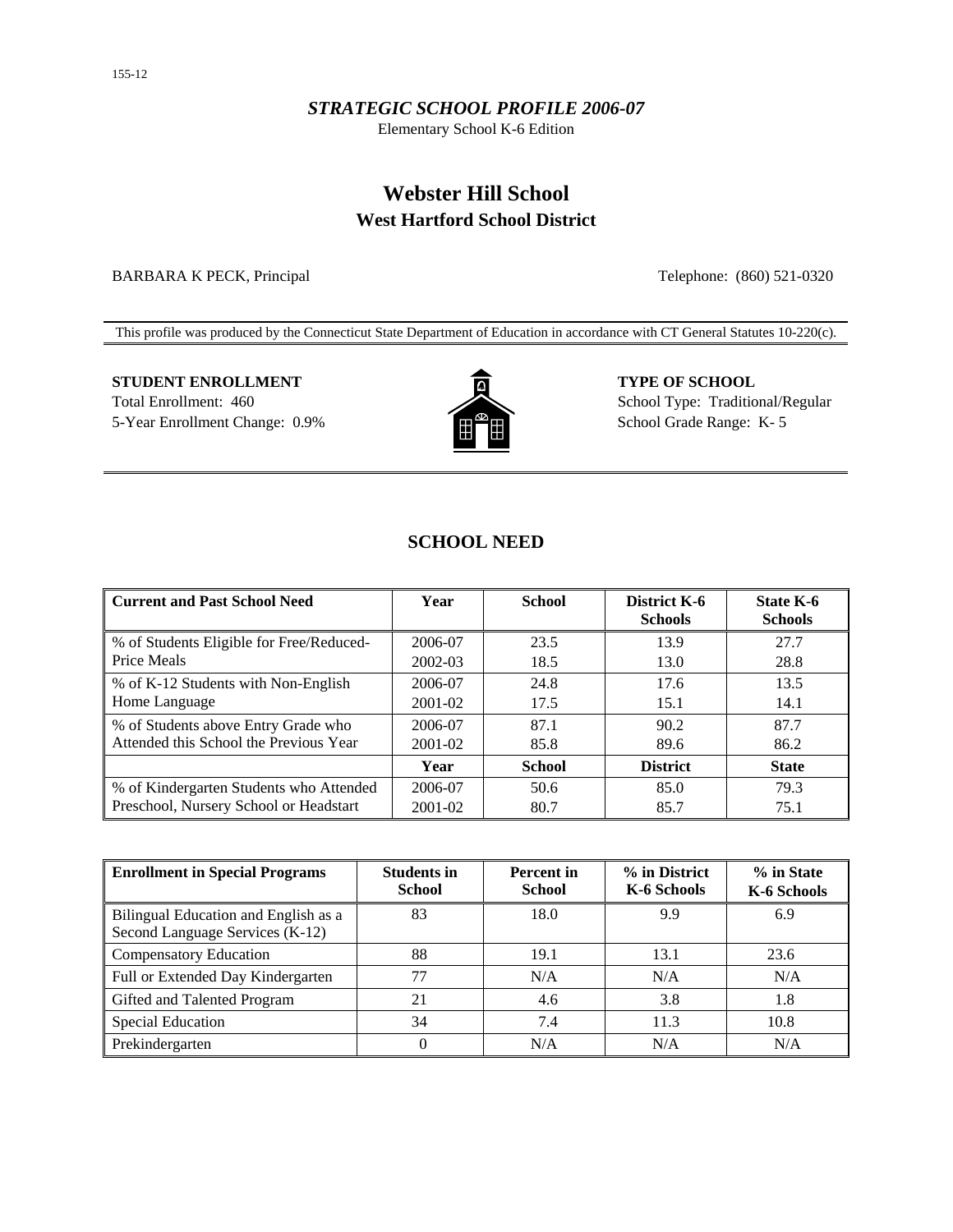| <b>Race/Ethnicity</b> | <b>Number</b> | Percent | <b>STUDENT RACE/ETHNICIT</b>           |
|-----------------------|---------------|---------|----------------------------------------|
| American Indian       |               | 0.0     |                                        |
| Asian American        | 73            | 15.9    |                                        |
| <b>Black</b>          | 39            | 8.5     | <b>Total Minority 2006-07</b><br>43.3% |
| Hispanic              | 87            | 18.9    | <b>Total Minority 2001-02</b><br>32.9% |
| White                 | 261           | 56.7    |                                        |

## **STUDENT RACE/ETHNICITY**

| <b>Total Minority 2006-07</b> | 43.3% |
|-------------------------------|-------|
| <b>Total Minority 2001-02</b> | 32.9% |

#### **EFFORTS TO REDUCE RACIAL, ETHNIC, AND ECONOMIC ISOLATION**

Below is the description submitted by this school of how it provides educational opportunities for its students to interact with students and teachers from diverse racial, ethnic, and economic backgrounds.

Webster Hill School has a diverse population representing families from over 30 countries. In an effort to unify and recognize our rich cultural heritage, the following initiatives are in place:

• Translators Club spotlights the multilingual talents of our children through cultural presentations and opportunities to translate for families and visitors.

• The Parent Teacher Organization offers many family events that bring our diverse community together.

• Our Family Resource Center offers after-school enrichment courses, which bring together students with diverse backgrounds.

• Each month an Author's Tea is held to celebrate the writing accomplishments of children from all racial, ethnic and economic backgrounds. Family and friends are invited to attend.

• Our choir, orchestra and band perform international music at our winter and spring concerts.

• We received a grant for a Sister School Project with a school in East Hartford. The exchange culminated in an assembly at both schools where children from both schools performed with an African drummer on native instruments.

• Our Dance Troupe is culturally diverse and integrates dance forms from other countries.

• Through our character education initiatives, students learn the value of diversity and respect for others.

• The West Hartford Cultural Council brings performances to our school, which celebrates racial and ethnic diversity.

## **SCHOOL RESOURCES**

| <b>Instructional Time*</b>          | School | District K-6 | <b>State K-6</b> |
|-------------------------------------|--------|--------------|------------------|
| Total Hours of Instruction Per Year | 988    | 988          | 985              |

\*State law requires at least 900 hours for grades 1 through 12 and full-day kindergarten, and 450 hours for half-day kindergarten.

| <b>TECHNOLOGY</b>                         | % of Classrooms, Libraries, and<br><b>Laboratories Wired for:</b> | <b>School</b>      | <b>District K-6</b> | State K-6     |
|-------------------------------------------|-------------------------------------------------------------------|--------------------|---------------------|---------------|
|                                           | Video                                                             | 100.0              | 98.5                | 64.6          |
|                                           | Voice                                                             | 100.0              | 100.0               | 74.8          |
|                                           | <b>Internet Access</b>                                            | 100.0              | 100.0               | 97.3          |
|                                           | Multi-Room Network (LAN)                                          | 100.0              | 100.0               | 81.3          |
|                                           |                                                                   |                    |                     |               |
| <b>Computers</b>                          | <b>School</b>                                                     | Dist K-6           | State K-6           | This school   |
| 4. Constructor Dry Association Commission | $\epsilon$ $\epsilon$                                             | $\Lambda$ $\Omega$ | $\Omega$            | does not have |

| Computers                                          | <b>School</b> | Dist $K-6$ | <b>State K-6</b> | This school                     |
|----------------------------------------------------|---------------|------------|------------------|---------------------------------|
| # of Students Per Academic Computer                | 5.6           | 4.0        | 3.6              | does not have                   |
| \, % of Computers that are High or Moderate Power  | 98.8          | 97.1       | 89.5             | a functional<br>satellite link. |
| % of Computers with Internet Access, All Speeds    | 100.0         | 97.0       | 97.3             |                                 |
| % of Computers with High Speed Internet Access     | 100.0         | 97.0       | 96.1             |                                 |
| \, % of Internet Computers with Filtering Software | 100.0         | 98.5       | 98.6             |                                 |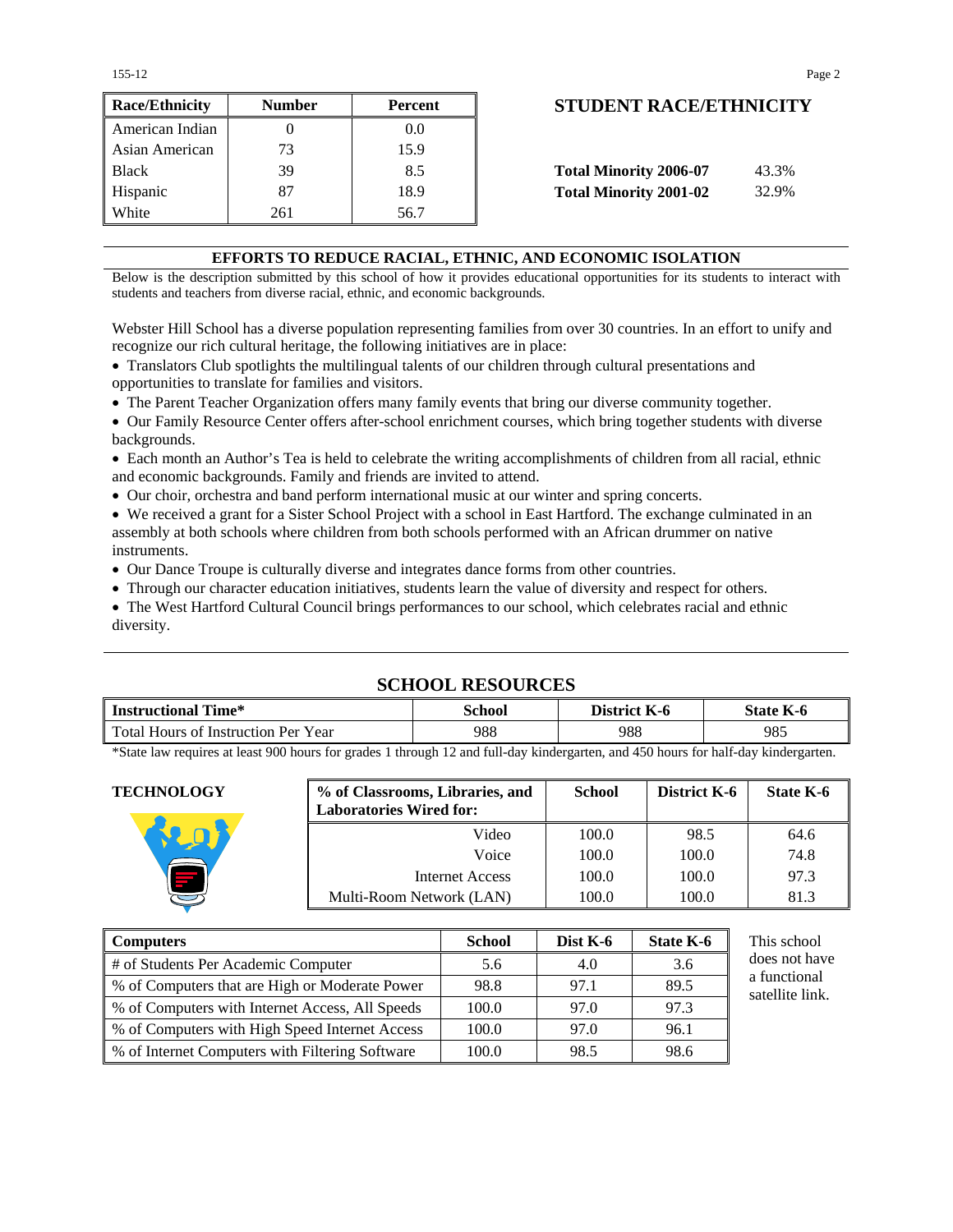#### **LIBRARY MATERIALS**

Free on-line access to periodicals, newspapers, and other resources is available to all Connecticut schools through the Connecticut Digital Library.

| <b>Print and Non-Print Materials</b>                    | <b>School</b> | Dist K-6 | State K-6 |
|---------------------------------------------------------|---------------|----------|-----------|
| # of Print Volumes Per Student*                         | 40.5          | 32.8     | 28.0      |
| % of Print Volumes Purchased in<br>the Last Three Years | 5.4           | 12.2     | 12.2      |
| # of Print Periodical Subscriptions                     | 17            | 20.0     | 15.1      |
| # of Non-Print Materials                                | 200           | 275.9    | 406 X     |

\*Because a certain number of volumes are needed for a library of adequate breadth and depth, a small school may need a higher number of volumes per student.

#### **STAFFING RESOURCES**

|       |                           |               |                 |              | 1 vavno                          |     | JJ.V |
|-------|---------------------------|---------------|-----------------|--------------|----------------------------------|-----|------|
|       | <b>Average Class Size</b> | <b>School</b> | <b>District</b> | <b>State</b> | Administrators                   | 1.0 | 1.0  |
| Gr. K | 2006-07                   | 19.3          | 19.6            | 18.2         | Department Chairs                | 0.0 | 0.0  |
|       | 2001-02                   | 20.8          | 20.3            | 18.3         | Library/Media Staff              | 1.0 | 1.0  |
| Gr. 2 | 2006-07                   | 19.8          | 20.2            | 19.5         | Counselors, Social Workers,      | 1.6 | 1.7  |
|       | 2001-02                   | 22.7          | 19.6            | 19.6         | and School Psychologists         |     |      |
| Gr. 5 | 2006-07                   | 25.0          | 22.1            | 21.2         | <b>Other Professionals</b>       | 1.8 | 2.0  |
|       | 2001-02                   | 19.3          | 21.4            | 21.5         | # of Non-Certified Instructional | 3.0 | 3.0  |

| u neguvnjeg |               | <b>School Staff Count</b><br><b>Full-Time Equivalent</b> | 2006-07      | 2005-06              |                                  |      |      |
|-------------|---------------|----------------------------------------------------------|--------------|----------------------|----------------------------------|------|------|
|             |               |                                                          |              | # of Certified Staff |                                  |      |      |
|             |               |                                                          |              |                      | Teachers                         | 35.0 | 33.8 |
| 'lass Size  | <b>School</b> | <b>District</b>                                          | <b>State</b> |                      | Administrators                   | 1.0  | 1.0  |
| 2006-07     | 19.3          | 19.6                                                     | 18.2         |                      | Department Chairs                | 0.0  | 0.0  |
| 2001-02     | 20.8          | 20.3                                                     | 18.3         | Library/Media Staff  |                                  | 1.0  | 1.0  |
| 2006-07     | 19.8          | 20.2                                                     | 19.5         |                      | Counselors, Social Workers,      | 1.6  | 1.7  |
| 2001-02     | 22.7          | 19.6                                                     | 19.6         |                      | and School Psychologists         |      |      |
| 2006-07     | 25.0          | 22.1                                                     | 21.2         |                      | <b>Other Professionals</b>       | 1.8  | 2.0  |
| 2001-02     | 19.3          | 21.4                                                     | 21.5         |                      | # of Non-Certified Instructional | 3.0  | 3.0  |

| <b>Professional Staff Race/Ethnicity</b>                       | 2006-07 | 2005-06             | 2001-02   |
|----------------------------------------------------------------|---------|---------------------|-----------|
| % Minority                                                     | 6.7     | 11.1                | 6.4       |
| Professional Staff Experience and Training                     | School  | <b>District K-6</b> | State K-6 |
| Average Years of Experience in Connecticut and Other Locations | 10.4    | 12.2.               | 14.0      |
| ∥ % with Master's Degree or Above                              | 82.2    | 80.6                | 81.0      |

#### **SCHOOL PROCESSES**

| <b>Selected Subject Areas, Grade 5</b> | <b>Estimated Hours of Instruction Per Year</b> |                 |              | Computer/                             |
|----------------------------------------|------------------------------------------------|-----------------|--------------|---------------------------------------|
|                                        | <b>School</b>                                  | <b>District</b> | <b>State</b> | <b>Technology</b><br><b>Supported</b> |
| Art                                    | 36                                             | 36              | 31           | No                                    |
| <b>Computer Education</b>              | $\Omega$                                       | 2               | 17           | N/A                                   |
| English Language Arts*                 | 427                                            | 421             | 427          | N <sub>0</sub>                        |
| Family and Consumer Science            | $\theta$                                       | $\Omega$        |              | N/A                                   |
| Health                                 | 28                                             | 28              | 23           | No                                    |
| Library Media Skills                   | 18                                             | 18              | 18           | N <sub>0</sub>                        |
| Mathematics*                           | 202                                            | 200             | 195          | No                                    |
| Music                                  | 36                                             | 36              | 32           | No                                    |
| Physical Education                     | 54                                             | 54              | 40           | No                                    |
| Science*                               | 76                                             | 79              | 97           | N <sub>0</sub>                        |
| Social Studies*                        | 75                                             | 74              | 92           | N <sub>0</sub>                        |
| <b>Technology Education</b>            | $\Omega$                                       | $\Omega$        |              | N/A                                   |
| World Languages*                       | 36                                             | 41              | 11           | N <sub>0</sub>                        |

\*Interdisciplinary Approach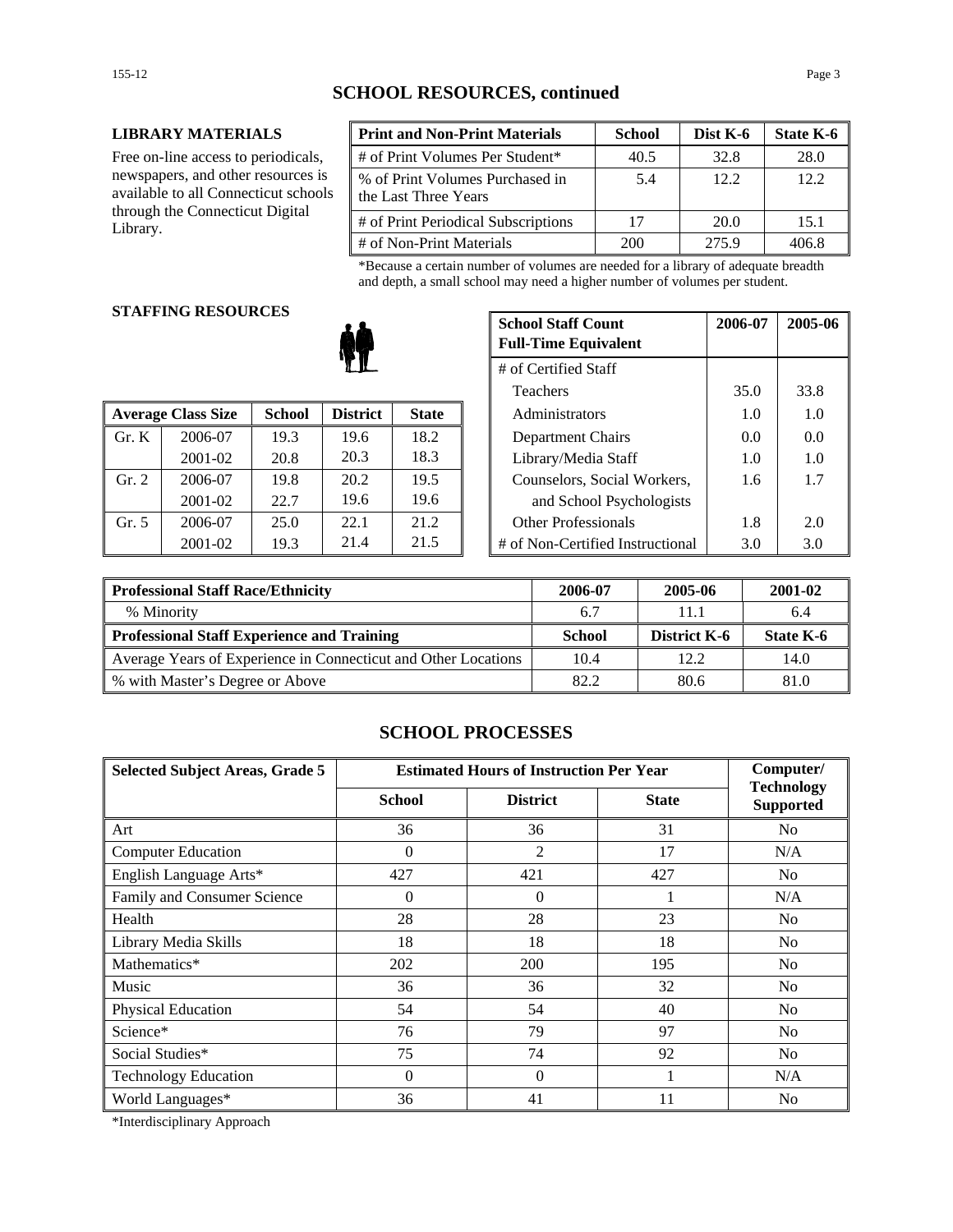## **SCHOOL PROCESSES, continued**



| <b>Types of Remedial Instructional Services</b><br><b>Provided to Students Lacking Basic Skills</b> | Available in<br><b>Mathematics</b> | Available in<br><b>Language Arts</b> |
|-----------------------------------------------------------------------------------------------------|------------------------------------|--------------------------------------|
| <b>Pull-Out Instruction</b>                                                                         | Yes                                | Yes                                  |
| In-Class Tutorial                                                                                   | N <sub>0</sub>                     | No                                   |
| After School Program                                                                                | N <sub>0</sub>                     | No                                   |
| Summer School (2006)                                                                                | No                                 | No                                   |
| Other                                                                                               | Yes                                | Yes                                  |

**World Language** Formal instruction (at least 1 hour per week) in a world language starts in grade 3 in this school. In Connecticut, 13.3% of K-6 schools have started world language instruction at this grade or earlier.

| <b>Student and Teacher Statistics</b>                                                    | <b>School</b> | <b>District K-6</b> | State K-6 |
|------------------------------------------------------------------------------------------|---------------|---------------------|-----------|
| % of Students Retained in Grade after 2005-06 School Year                                | 0.0           | 0.2                 |           |
| Teacher Attendance, 2005-06: Average # of Days Absent Due<br>to Illness or Personal Time | 7.5           | 6.4                 |           |
| % Certified Staff Assigned to Same School the Previous Year                              | 77 R          | 80.5                | 833       |

#### **HOME AND SCHOOL COMMUNICATION AND SUPPORT**

The following narrative was submitted by this school.

- A bi-weekly family newsletter highlighting school events and information is sent home to families.
- Classroom newsletters inform parents of classroom instruction, parent tips, and way to support their children at home.
- Two formal parent-teacher conferences are held each year to discuss student progress as well as communication by phone, e-mail and notes.
- Our PTO offers a six-session parenting workshop.
- Books for newborns are sent home to families with tips for developing literacy skills.
- Some communication goes home in English, Spanish and Vietnamese.
- Our school website highlights important school information.
- A family directory is prepared by our PTO each year to connect families.

• Our ESOL staff offers parent workshops to help families understand our school policies and procedures, how to help their children to be successful in school and support them with their homework. They also sponsor social opportunities for parents to meet other families.

- Parents and community volunteers are utilized in the classroom, by the office and for family activities.
- Our media specialist sponsors a yearly Book Fair to encourage families to enrich their home libraries.
- Classroom teachers developed a system to monitor home reading.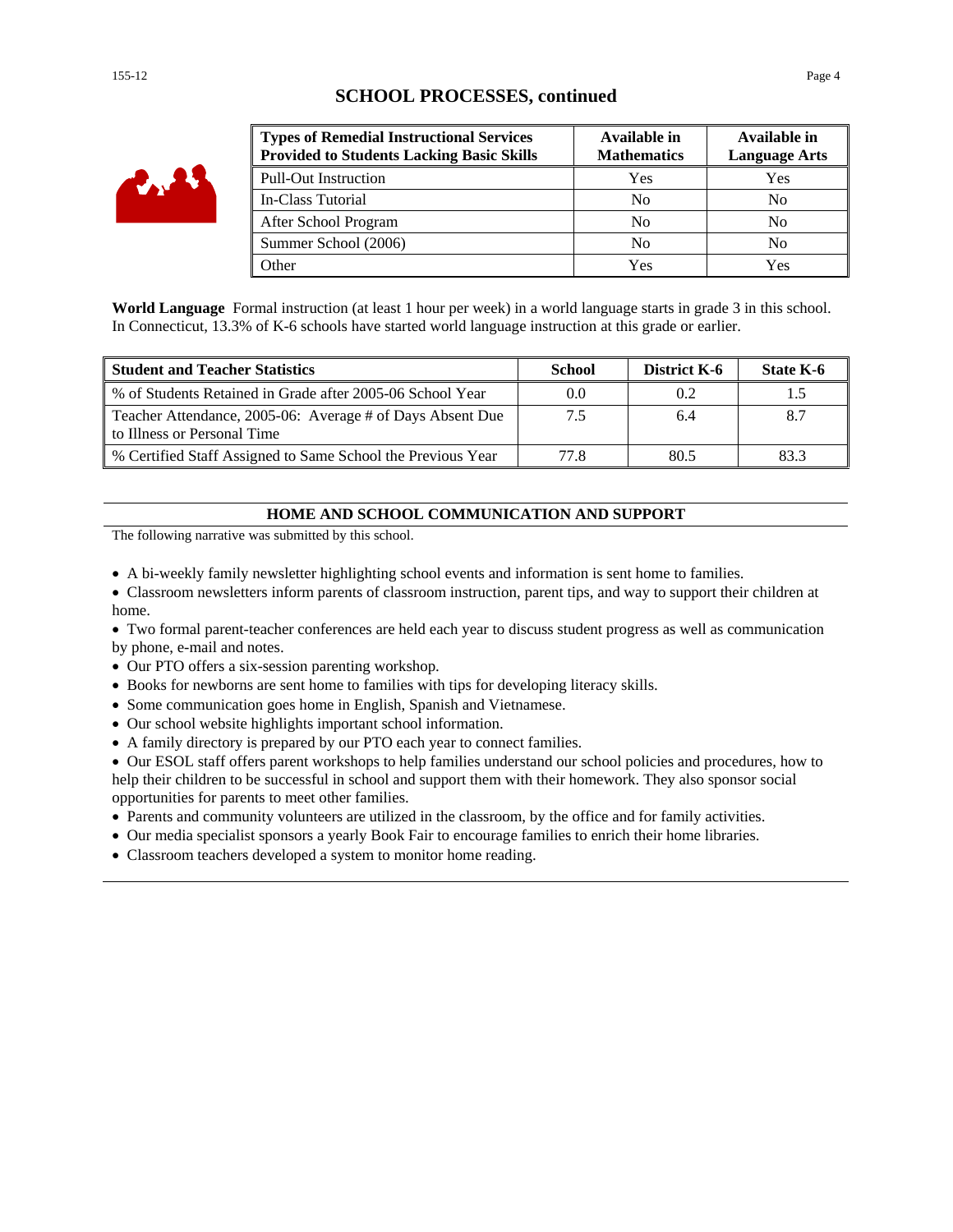#### **STUDENT PERFORMANCE**

**Connecticut Mastery Test, Fourth Generation, % Meeting State Goal.** The Goal level is more demanding than the Proficient level, but not as high as the Advanced level, reported in the No Child Left Behind Report Cards.

| <b>Grade and CMT Subject</b> |                    | <b>School</b><br><b>District</b> |      | <b>State</b> | <b>Of All Schools in State</b> |           |
|------------------------------|--------------------|----------------------------------|------|--------------|--------------------------------|-----------|
| Area                         |                    |                                  |      |              | Lowest %                       | Highest % |
| Grade 3                      | Reading            | 51.2                             | 67.5 | 52.3         | 1.6                            | 92.6      |
|                              | Writing            | 66.7                             | 72.6 | 60.8         | 0.0                            | 93.9      |
|                              | <b>Mathematics</b> | 58.3                             | 71.5 | 59.4         | 0.0                            | 96.0      |
| Grade 4                      | Reading            | 54.7                             | 65.9 | 57.0         | 0.0                            | 95.2      |
|                              | Writing            | 68.0                             | 76.9 | 65.1         | 0.0                            | 96.8      |
|                              | <b>Mathematics</b> | 56.0                             | 73.1 | 62.3         | 0.0                            | 100.0     |
| Grade 5                      | Reading            | 71.6                             | 75.9 | 61.4         | 2.6                            | 98.7      |
|                              | Writing            | 73.0                             | 77.8 | 64.6         | 2.3                            | 98.5      |
|                              | Mathematics        | 75.7                             | 78.8 | 66.0         | 4.5                            | 95.8      |
| Grade 6                      | Reading            | N/A                              | N/A  | N/A          | N/A                            | N/A       |
|                              | Writing            | N/A                              | N/A  | N/A          | N/A                            | N/A       |
|                              | <b>Mathematics</b> | N/A                              | N/A  | N/A          | N/A                            | N/A       |



These results reflect the performance of students with scoreable tests who were enrolled in the district at the time of testing, regardless of the length of time they were enrolled in the district. Results for fewer than 20 students are not presented.

For more detailed CMT results, go to **www.ctreports**.

To see the NCLB Report Card for this school, go to **[www.sde.ct.gov](http://www.sde.ct.gov/)** and click on "No Child Left Behind."

| <b>Student Attendance</b>            | School | <b>District</b><br>K-6 | <b>State K-6</b> |  |
|--------------------------------------|--------|------------------------|------------------|--|
| 2006<br>$%$ on $\sqrt{ }$<br>October | 98.0   | $\Omega$<br>۰.,        | 96.3             |  |

| <b>Physical Fitness</b> | School | <b>District</b> | <b>State</b> |             | <b>Of All Schools in State</b> |
|-------------------------|--------|-----------------|--------------|-------------|--------------------------------|
| % Passing All 4 Tests   |        |                 |              | Lowest $\%$ | Highest $\%$                   |
| Grade 4                 | 22.5   | 40.0            | 33.5         | 0.0         | 86.6                           |
| Grade 6                 | N/A    | N/A             | N/A          | 0.0         | 93.8                           |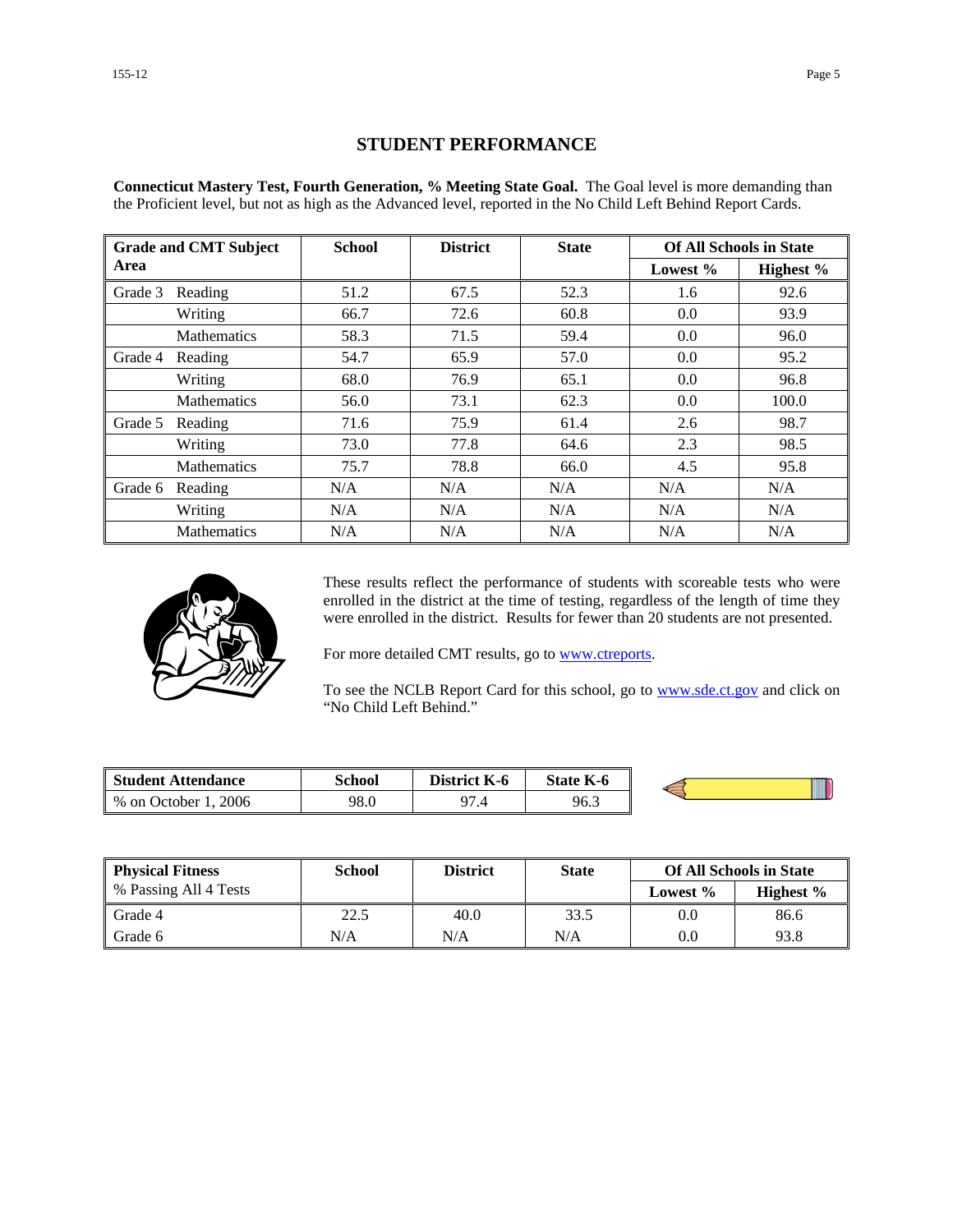The following narrative was submitted by this school.

Webster Hill School has made extraordinary strides toward improvement of student achievement since 1995. Fourth grade Connecticut Mastery Test scores have climbed from the lowest quartile to the top quartile for schools in the state with similar socio-economic profiles. In 2007, Grade 5 scores showed gains in all areas and Grade 3 scores improved in reading.

• Continue to refine our literacy program to meet the varying reading levels of our students. Our town wide reading specialist will evaluate our K-5 reading program this year.

- Continue the implementation of the new Trailblazers math program in Grades 3, 4 and 5.
- Continue the focus on our school Improvement Plan developed in 2006.
- Continue to provide differentiated instruction to meet the varying needs of our students.
- Provide parent workshops in English, Spanish and Vietnamese.

• Continue to offer enrichment opportunities before, during and after school such as a Weather Club, Art Club, Science Enrichment, Dance Troupe, High Jump Club, Translators Club, Spanish Club, French Club, Choir,

Orchestra, Band, Knitting Club, Stock Market Club, and theatre opportunities.

• Continue to use our weekly family bulletin to inform parents of strategies they can use at home to improve student learning.

- Continue our support in mathematics with a mathematics tutor.
- Increase the support in our classrooms by the special education staff.
- Transitional language programs in Spanish and Vietnamese will be in place this year.

#### **SUPPLEMENTAL SCHOOL INFORMATION**

The space below was optionally used by this school to describe aspects of the school not presented elsewhere in the profile.

Webster Hill School is a warm, caring environment where children thrive. We have a high rate of parent volunteerism and an active PTO that sponsors many family activities. Our international population reflects families from over thirty countries. The following highlights our accomplishments:

• Our Living Courtyard includes a butterfly house, annual and perennial gardens, an ecology pond and a School Net 8 weather station. Our school is an award-winning model school in the Automated Weather Source network and we are part of the weather network for the US Homeland Security Network. We raise, tag and release over 100 Monarch butterflies and are affiliated with the University of Kansas Monarch Migration Project.

• An early intervention reading program is available for Grade 1 students and a reading specialist and reading lab teacher provide additional reading and writing support in Grades K - 5.

- Webster Hill has a model post office recognized by the US Postal System.
- An after-school Homework Center is provided for homework support.

• Fifth grade students attend Nature's Classroom for an outdoor education experience that emphasizes cooperation, problem solving, scientific inquiry and physical fitness.

- The PTO sponsors an artist-in-residence each year.
- Webster Hill is committed to a positive learning environment where children are respectful and responsible.
- The QUEST program provides for the learning needs of our gifted and talented students.

To view Strategic School Profiles on the internet, go to [www.sde.ct.gov](http://www.sde.ct.gov/) and click on Connecticut Education Data and Research. Additional education data are also available at this site. For the school/district website, see **www.whps.org/school/websterhill/index.htm**